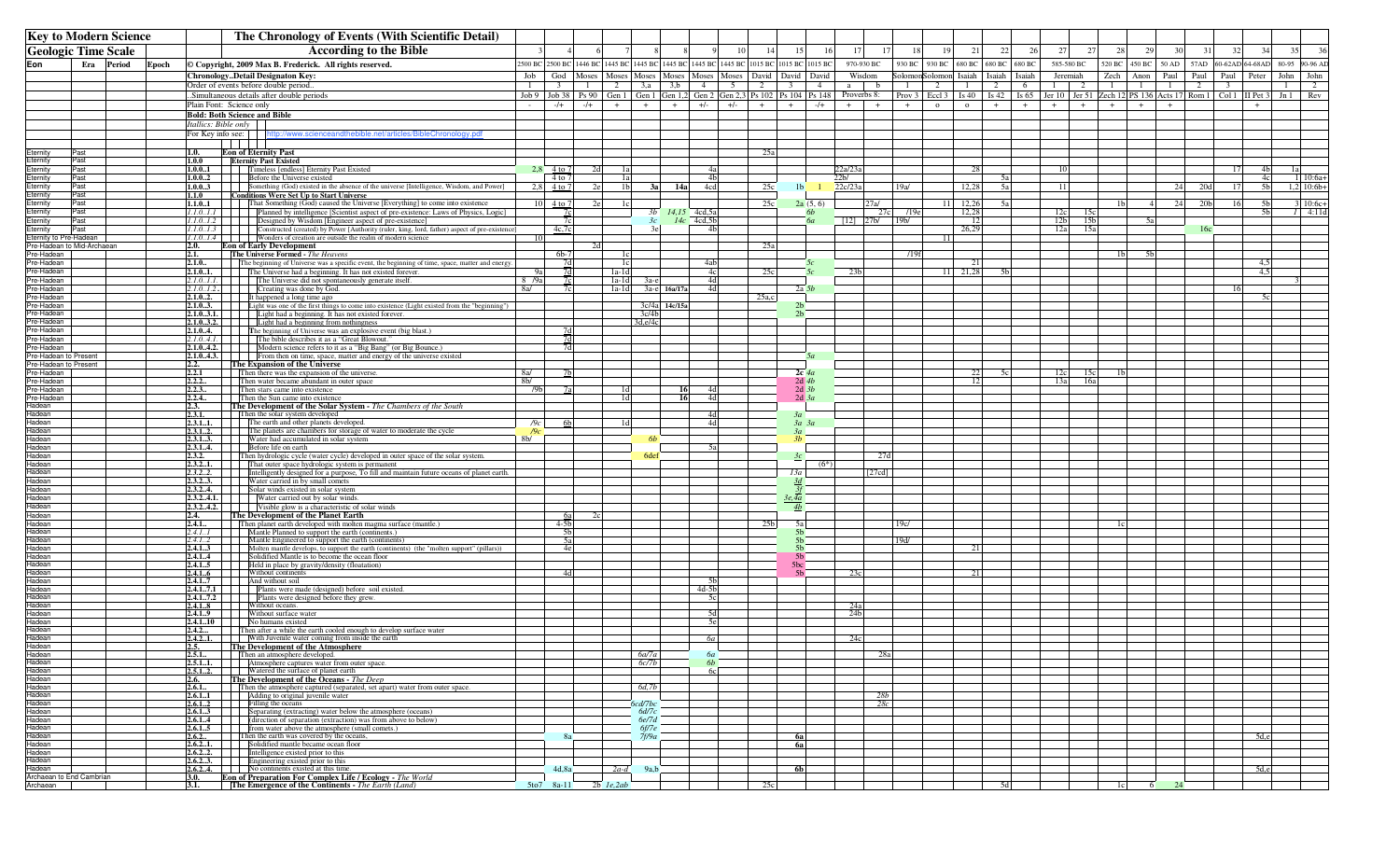| <b>Key to Modern Science</b>                                                                        |                 |                          | The Chronology of Events (With Scientific Detail)                                                                                                                                                                                     |                                                  |                 |              |                                                                      |                       |       |                     |     |                         |           |                    |              |                                                            |              |              |              |                        |                        |                                                                                  |              |               |      |                         |                                          |              |          |
|-----------------------------------------------------------------------------------------------------|-----------------|--------------------------|---------------------------------------------------------------------------------------------------------------------------------------------------------------------------------------------------------------------------------------|--------------------------------------------------|-----------------|--------------|----------------------------------------------------------------------|-----------------------|-------|---------------------|-----|-------------------------|-----------|--------------------|--------------|------------------------------------------------------------|--------------|--------------|--------------|------------------------|------------------------|----------------------------------------------------------------------------------|--------------|---------------|------|-------------------------|------------------------------------------|--------------|----------|
| <b>Geologic Time Scale</b>                                                                          |                 |                          | <b>According to the Bible</b>                                                                                                                                                                                                         |                                                  |                 |              |                                                                      |                       |       | 10                  |     | 15                      | 16        | 17                 | 17           | 18<br>19                                                   | 21           | 22           |              | 27                     | 27                     | 28                                                                               | 29           | 30            | -31  | 32                      | 34                                       | 35           | 36       |
| Eon<br>Era                                                                                          | Period<br>Epoch |                          | © Copyright, 2009 Max B. Frederick. All rights reserved.                                                                                                                                                                              | 2500 BC 2500 BC 1446 BC                          |                 |              | 1445 BC 1445 BC 1445 BC 1445 BC 1445 BC 1015 BC 1015 BC 1015 BC      |                       |       |                     |     |                         |           | 970-930 BC         |              | 930 BC<br>930 BC                                           | 680 BC       | 680 BC       | 680 BC       | 585-580 BC             |                        | 520 BC                                                                           |              | 450 BC 50 AD  | 57AD | 60-62AD 64-68AD         |                                          | 80-95        | 90-96 AD |
|                                                                                                     |                 |                          | ChronologyDetail Designaton Key:                                                                                                                                                                                                      | Job  <br>God                                     | Moses           |              | Moses Moses Moses Moses Moses David David David                      |                       |       |                     |     |                         |           | Wisdom             |              | SolomonSolomon Isaiah                                      |              | Isaiah       | Isaiah       | Jeremiah               |                        | Zech                                                                             |              | Anon Paul     | Paul | Paul                    | Peter                                    | John         | John     |
|                                                                                                     |                 |                          | Order of events before double period                                                                                                                                                                                                  | $\mathbf{1}$<br>$\overline{\mathbf{3}}$          |                 | $\mathbf{1}$ | 2<br>3, a                                                            | 3,b                   | 4     | 5 <sup>5</sup>      | 2   | $\overline{\mathbf{3}}$ | 4         | a a                | $\mathbf{b}$ | 1<br>2                                                     | $\mathbf{1}$ | 2            | 6            | 1                      | 2                      | $\overline{1}$                                                                   | $\mathbf{1}$ | $\frac{1}{2}$ | 2    | $\overline{\mathbf{3}}$ |                                          | $\mathbf{1}$ | 2        |
|                                                                                                     |                 | Plain Font: Science only | .Simultaneous details after double periods                                                                                                                                                                                            | $Job 9$ Job 38 Ps 90<br>$-/+$<br>$\sim$ 10 $\pm$ |                 | $-/+$        | Gen 1 Gen 1 Gen 1,2 Gen 2 Gen 2,3 Ps 102 Ps 104 Ps 148<br>$+$<br>$+$ | $+$                   | $+/-$ | $+/-$               | $+$ | $+$                     | $-/+$     | Proverbs 8:<br>$+$ | $+$          | Prov $3 \mid$ Eccl $3 \mid$ Is $40 \mid$<br>$+$<br>$\circ$ | $\circ$      | Is 42<br>$+$ | Is 65<br>$+$ | $+$                    | $+$                    | Jer 10   Jer 51   Zech 12   PS 136   Acts 17   Rom 1   Col 1   II Pet 3  <br>$+$ | $+$          | $+$           |      |                         | $+$                                      |              | Jn 1 Rev |
| Archaean                                                                                            |                 |                          | <b>3.1.1.</b> Then catastrophic event(s) occurred (Mantle overturn event(s))<br><b>3.1.1.1.</b> Sea level established relative to continents (Sea held back)                                                                          | $8a-11$<br>-5                                    |                 |              | 2cdef                                                                |                       |       |                     |     | 7a/7c                   |           |                    | 29a          |                                                            |              |              |              |                        |                        |                                                                                  |              |               |      |                         | $rac{5d,e}{5d}$                          |              |          |
| Archaean<br>Archaean                                                                                |                 |                          | <b>3.1.12.</b> Continents (land) emerged ("brake forth", "issued out")                                                                                                                                                                | 6а                                               | 8a<br>8b,c      |              |                                                                      |                       |       |                     |     | 7 <sub>b</sub> /7d      |           |                    |              |                                                            |              |              |              |                        |                        |                                                                                  |              |               |      |                         | 5d                                       |              | 10:6c    |
| Archaean                                                                                            |                 |                          | 3.1.1.3. Storm Clouds                                                                                                                                                                                                                 |                                                  | 98              |              | 2cdef                                                                |                       |       |                     |     |                         |           |                    |              |                                                            |              |              |              |                        |                        |                                                                                  |              |               |      |                         |                                          |              |          |
| Archaean<br>Archaean                                                                                |                 |                          | <b>3.1.1.4.</b>     Darkness (debris in atmosphere)<br><b>3.1.1.5.</b> Tectonic Activity: Rapid subduction (breaking of tectonic plate?)                                                                                              | 6 <sub>b</sub>                                   | -91<br>10a      |              | 2c                                                                   |                       |       |                     |     |                         |           |                    |              |                                                            |              |              |              |                        |                        |                                                                                  |              |               |      |                         |                                          |              |          |
| Archaean                                                                                            |                 |                          | 3.1.2. Then Continents began to emerge                                                                                                                                                                                                |                                                  | 10 <sub>b</sub> |              |                                                                      |                       |       |                     |     | 7 <sub>b</sub> /7d      |           |                    |              |                                                            |              |              |              |                        |                        |                                                                                  |              |               |      |                         | $\frac{5d,e}{5d,e}$                      |              |          |
| rchaean<br><b>\rchaean</b>                                                                          |                 | 3.1.3                    | Then Continents established to be above sea level<br><b>3.1.4</b> Then Continents surrounded by continuous ocean, not oceans surrounded by continuous continent                                                                       |                                                  | 8a-11           |              | 9d/10a<br>9c/10b                                                     |                       |       |                     |     |                         |           |                    | 29b          |                                                            |              |              |              |                        |                        |                                                                                  |              |               |      |                         |                                          |              |          |
| rchaean                                                                                             |                 | 3.1.5                    | Then As continents grew there were episodes of mountain building,                                                                                                                                                                     |                                                  |                 |              |                                                                      |                       |       |                     |     | 7 <sub>b</sub> /7d      |           | 25a                |              |                                                            |              |              |              |                        |                        |                                                                                  |              |               |      |                         |                                          |              |          |
| Archaean<br>Archaean                                                                                |                 |                          | <b>3.1.51</b>     Mountains rose supported by floating on molten mantle (Isostatic Rebound)                                                                                                                                           |                                                  | 11a             |              |                                                                      |                       |       |                     |     | 8a Ic<br>8b             |           |                    | 29c          |                                                            |              |              |              |                        |                        |                                                                                  |              |               |      |                         |                                          |              |          |
| Archaean                                                                                            |                 |                          | 3.1.5.3 Isostatic balance developed                                                                                                                                                                                                   |                                                  | -11             |              |                                                                      |                       |       |                     |     | 8c                      |           | 25 <sub>b</sub>    |              |                                                            |              |              |              |                        |                        |                                                                                  |              |               |      |                         |                                          |              |          |
| Archaean<br>Archaean                                                                                |                 |                          | <b>Cycles of Nature Established as the Basis of Enduring Ecology</b><br>3.2.01 Then An era of equilibrium followed continent gathering and mountain building                                                                          |                                                  |                 |              |                                                                      |                       |       |                     |     | 9a                      |           |                    |              |                                                            |              |              |              |                        |                        |                                                                                  |              |               |      |                         |                                          |              |          |
| Archaean                                                                                            |                 | 3.2.1.                   | Lithologic Cycle - Periodic Mountain Building and Eroding                                                                                                                                                                             |                                                  |                 |              |                                                                      |                       |       |                     |     |                         |           |                    |              |                                                            |              |              |              |                        |                        |                                                                                  |              |               |      |                         |                                          |              |          |
| Archaean<br>Archaean                                                                                |                 |                          | 3.2.11       Established continent maintaining mechanism (Lithologic Cycle)<br>3.2.1.2 Soil profile formed                                                                                                                            |                                                  |                 |              |                                                                      |                       |       |                     |     |                         |           |                    |              |                                                            |              |              |              |                        |                        |                                                                                  |              |               |      |                         |                                          |              |          |
| rchaean                                                                                             |                 |                          | Hydrologic Cycle - Evaporation/Condensation Transportation of Water                                                                                                                                                                   |                                                  |                 |              |                                                                      |                       |       |                     |     |                         |           |                    |              |                                                            |              |              |              |                        |                        |                                                                                  |              |               |      |                         |                                          |              |          |
| Archaean<br>rchaean                                                                                 |                 |                          |                                                                                                                                                                                                                                       |                                                  |                 |              |                                                                      |                       |       |                     |     | 10                      |           |                    |              | $20a-d$<br>20a                                             |              |              |              | 13 <sub>b</sub><br>13c | 16 <sub>b</sub><br>16c |                                                                                  |              |               |      |                         |                                          |              |          |
| Archaean                                                                                            |                 |                          |                                                                                                                                                                                                                                       |                                                  |                 |              |                                                                      |                       |       |                     |     |                         |           |                    |              | 20a                                                        |              |              |              |                        |                        |                                                                                  |              |               |      |                         |                                          |              |          |
| rchaean،<br>Archaean                                                                                |                 |                          |                                                                                                                                                                                                                                       |                                                  |                 |              |                                                                      |                       |       |                     |     |                         |           |                    |              | 20b<br>20 <sub>b</sub>                                     |              |              |              |                        |                        |                                                                                  |              |               |      |                         |                                          |              |          |
| Archaean                                                                                            |                 |                          | Antario (The The Department of the State of the State 1, 2, 2, 2, 1<br>1.2, 2, 1. Then The hydrologic cycle developed.<br>3.2, 2, 1. According to presstabilished laws of physics<br>3.2, 2, 1.2, 1. From the comparation:<br>3.2, 2, |                                                  |                 |              |                                                                      |                       |       |                     |     |                         |           |                    |              | $20b-d$                                                    |              |              |              |                        |                        |                                                                                  |              |               |      |                         |                                          |              |          |
| Archaean<br>Archaean                                                                                |                 |                          | 3.2.2.1.3.1 From ocean to land<br>$3.2.21.4$ Condensation; dew, rain                                                                                                                                                                  |                                                  |                 |              |                                                                      |                       |       |                     |     |                         |           |                    |              | $20b-d$<br>20cd                                            |              |              |              |                        |                        |                                                                                  |              |               |      |                         |                                          |              |          |
| Archaean                                                                                            |                 |                          | <b>3.2.2.1.4.1</b> In the atmosphere                                                                                                                                                                                                  |                                                  |                 |              |                                                                      |                       |       |                     |     |                         |           |                    |              | 20c                                                        |              |              |              |                        |                        |                                                                                  |              |               |      |                         |                                          |              |          |
| Archaean<br>Archaean                                                                                |                 |                          | <b>3.2.21.5</b> Precipitation;<br><b>3.2.2.1.5.1</b> Falls down,                                                                                                                                                                      |                                                  |                 |              |                                                                      |                       |       |                     |     |                         |           |                    |              | 20d<br>20d                                                 |              |              |              |                        |                        |                                                                                  |              |               |      |                         |                                          |              |          |
| Archaean                                                                                            |                 |                          | <b>3.2.2.1.5.2</b> Over the land                                                                                                                                                                                                      |                                                  |                 |              |                                                                      |                       |       |                     |     |                         |           |                    |              | 20 <sub>d</sub>                                            |              |              |              |                        |                        |                                                                                  |              |               |      |                         |                                          |              |          |
| Archaean through Phanerozoic Future<br>Archaean                                                     |                 | 3.2.22<br>3.2.23         | Hydrologic Cycle for purpose of sustaining life<br>Sustained by water from the chambers. (incoming cosmic water)                                                                                                                      |                                                  |                 |              |                                                                      |                       |       |                     |     | -11.12<br>13a           |           |                    |              |                                                            |              |              |              |                        |                        |                                                                                  |              |               |      |                         |                                          |              |          |
| Archaean                                                                                            |                 | 3.2.24                   | Hydrologic Cycle maintained for Future Time                                                                                                                                                                                           |                                                  |                 |              |                                                                      |                       |       |                     |     | 13a                     |           |                    |              |                                                            |              |              |              |                        |                        |                                                                                  |              |               |      |                         |                                          |              |          |
| Archaean<br>Proterozoic                                                                             |                 | 3.2.25.<br>3.2.3.        | Earth ready for life to begin,<br>Then Life begins on earth                                                                                                                                                                           |                                                  |                 |              | 11 <sub>b</sub><br>12a                                               |                       |       |                     |     | 13 <sub>b</sub><br>14a  |           |                    | 31a          |                                                            |              |              |              |                        |                        |                                                                                  |              |               |      |                         |                                          |              |          |
| Proterozoic                                                                                         |                 | 3.2.4.                   | Carbon Dioxide/Hydrocarbon Cycle-Food chain                                                                                                                                                                                           |                                                  |                 |              |                                                                      |                       |       |                     |     |                         |           |                    |              |                                                            |              |              |              |                        |                        |                                                                                  |              |               |      |                         |                                          |              |          |
| Proterozoic<br>Proterozoic                                                                          |                 |                          | <b>3.2.41</b>   Photosynthesis (Carbon Dioxide/Hydrocarbon cycle) developed<br>3.2.42 Photosynthesis becomes the basis of the food chain                                                                                              |                                                  |                 |              | 11c/12<br>11c/12b                                                    |                       |       |                     |     | 4b/14d<br>14c/14e       |           |                    |              |                                                            |              |              |              |                        |                        |                                                                                  |              |               |      |                         |                                          |              |          |
| Proterozoic                                                                                         |                 |                          | 3.2.43 The atmosphere became habitable by photosynthesis                                                                                                                                                                              |                                                  |                 |              |                                                                      |                       |       |                     |     |                         |           |                    | 31a          |                                                            |              |              |              |                        |                        |                                                                                  |              |               |      |                         |                                          |              |          |
| 'roterozoic<br>'roterozoic                                                                          |                 | 3.2.44                   | Food Chain begins<br><b>3.2.4.4.1</b>   Ultimate purpose of food chain is for sustaining human life.                                                                                                                                  |                                                  |                 |              |                                                                      |                       |       |                     |     | 14f                     |           |                    |              |                                                            |              |              |              |                        |                        |                                                                                  |              |               |      |                         |                                          |              |          |
| hanerozoic                                                                                          |                 |                          | 3.2.5. Reproduction Cycle—Biogenesis                                                                                                                                                                                                  |                                                  |                 |              |                                                                      |                       |       |                     |     |                         |           |                    |              |                                                            |              |              |              |                        |                        |                                                                                  |              |               |      |                         |                                          |              |          |
| hanerozoic Paleozoic Cambrian<br>hanerozoic Paleozoic Cambrian                                      |                 | 3.2.51                   | Then Life became abundant on earth                                                                                                                                                                                                    |                                                  |                 |              |                                                                      |                       |       |                     |     | 16,17,18<br>-16         |           |                    |              |                                                            |              |              |              |                        |                        |                                                                                  |              |               |      |                         |                                          |              |          |
| hanerozoic Paleozoic Cambrian                                                                       |                 |                          | <b>3.2.5.1.1.</b> Plant biogenesis developed<br>3.2.5.1.2. Animal biogenesis developed                                                                                                                                                |                                                  |                 |              |                                                                      | $\frac{11-19}{20-22}$ |       |                     |     | 17.18                   |           |                    |              |                                                            |              |              |              |                        |                        |                                                                                  |              |               |      |                         |                                          |              |          |
| hanerozoic Paleozoic Cambrian<br>hanerozoic Paleozoic Cambrian                                      |                 |                          | <b>3.2.6.</b> Chronobiology Cycles—Chronobiology Rhythms<br><b>3.2.61.</b> [Lunar Cycle for Seasons<br><b>3.2.62.</b> [Circadian/Annual Cycles (Day/Night/Seasonal Patterns of Life Forms)                                            |                                                  |                 |              |                                                                      | 14-18                 |       |                     |     | $19-23$<br>19a          |           |                    |              |                                                            |              |              |              |                        |                        |                                                                                  |              |               |      |                         |                                          |              |          |
| 'hanerozoic Paleozoic Cambrian                                                                      |                 |                          |                                                                                                                                                                                                                                       |                                                  |                 |              |                                                                      | 14-18                 |       |                     |     | 19b-23                  |           |                    |              |                                                            |              |              |              |                        |                        |                                                                                  |              |               |      |                         |                                          |              |          |
| hanerozoic Paleozoic Cambrian<br>hanerozoic Paleozoic Cambrian                                      |                 |                          | 3.2.7. Food chain (Carbon Dioxide/Hydrocarbon cycle) fully developed<br>3.2.8. Mass Extinction/Sustained Ecology Cycle—Punctuated Equilibrium                                                                                         |                                                  |                 |              |                                                                      | 29-30                 |       |                     |     | -21                     |           |                    |              |                                                            |              |              |              |                        |                        |                                                                                  |              |               |      |                         |                                          |              |          |
| hanerozoic Paleozoic Cambrian                                                                       |                 |                          | <b>3.2.8.1.</b> Ecology Destruction and Renewal Became Pattern of Existence                                                                                                                                                           |                                                  |                 |              |                                                                      |                       |       |                     |     |                         |           |                    |              |                                                            |              |              |              |                        |                        |                                                                                  |              |               |      |                         | $rac{5d.6}{5 \underline{\text{ to } 1}}$ |              |          |
| Phanerozoic Paleozoic Cambrian<br>Phanerozoic Paleozoic Cambrian                                    |                 |                          | $3.2.81.1$ . with mass extinction<br>$3.2.81.2$ by inundation                                                                                                                                                                         |                                                  |                 |              |                                                                      |                       |       |                     |     |                         |           |                    |              |                                                            |              |              |              |                        |                        |                                                                                  |              |               |      |                         | $\sqrt{2}$                               |              |          |
| hanerozoic Paleozoic to Future<br>hanerozoic Paleozoic                                              |                 | 4.0.<br>4.1.             | <b>Eon of Complex Life Forms</b><br>Peak of Habitability Sustained Ecology of Global Warming                                                                                                                                          |                                                  |                 |              |                                                                      |                       |       |                     |     |                         |           |                    |              |                                                            |              |              |              |                        |                        |                                                                                  |              |               |      |                         |                                          |              |          |
| hanerozoic Paleozoic Ordovician                                                                     |                 | 4.1.1.                   | Era of sustained ecology.                                                                                                                                                                                                             |                                                  |                 |              |                                                                      |                       |       |                     |     | $24 - 28$               |           |                    |              |                                                            |              |              |              |                        |                        |                                                                                  |              |               |      |                         |                                          |              |          |
| Phanerozoic Paleozoic Ordovician<br>Phanerozoic Paleozoic Devonian                                  |                 |                          | <b>4.1.1.1.</b> The sea swarms with living creatures.<br>4.1.2. Then Plants with seeds developed.                                                                                                                                     |                                                  |                 |              | 11d/12c                                                              |                       |       |                     |     | 25<br>(16)              |           |                    |              |                                                            |              |              |              |                        |                        |                                                                                  |              |               |      |                         |                                          |              | 10:6d    |
| Phanerozoic Mesozoic Jurassic                                                                       |                 | 4.1.3.                   | Era of Megafauna (Monsters)                                                                                                                                                                                                           |                                                  |                 |              |                                                                      |                       |       |                     |     | 26                      |           |                    |              |                                                            |              |              |              |                        |                        |                                                                                  |              |               |      |                         |                                          |              |          |
| hanerozoic Mesozoic Jurassic<br>Phanerozoic Mesozoic Jurassic                                       |                 |                          | <b>4.1.3.0</b> First Appearance of dinosaurs and mammals.<br>4.1.3.0.1       Dinosaurs and mammals are genetically engineered                                                                                                         |                                                  |                 |              |                                                                      |                       |       |                     |     |                         |           |                    |              |                                                            |              |              |              |                        |                        |                                                                                  |              |               |      |                         |                                          |              |          |
| Phanerozoic Mesozoic Jurassic                                                                       |                 |                          | 4.1.3.1. Megafauna (dinosaurs) thrive                                                                                                                                                                                                 |                                                  |                 |              |                                                                      |                       |       |                     |     |                         |           |                    |              |                                                            |              |              |              |                        |                        |                                                                                  |              |               |      |                         |                                          |              |          |
| Phanerozoic Mesozoic Jurassic<br>Phanerozoic Mesozoic Jurassic                                      |                 |                          | 4.1.32. Pinnacle of Nature/Creation<br><b>4.1.33.</b> Sea monsters (Leviathan) thrive                                                                                                                                                 |                                                  |                 |              |                                                                      | 21,22<br>21b          |       |                     |     | -26                     |           |                    |              |                                                            |              |              |              |                        |                        |                                                                                  |              |               |      |                         |                                          |              |          |
| Phanerozoic Mesozoic Jurassic                                                                       |                 |                          | 4.1.34. First birds appear                                                                                                                                                                                                            |                                                  |                 |              |                                                                      | 20c,21d               |       |                     |     | (17)                    |           |                    |              |                                                            |              |              |              |                        |                        |                                                                                  |              |               |      |                         |                                          |              |          |
| Phanerozoic Mesozoic Cretaceous<br>Phanerozoic Mesozoic                                             |                 |                          | First Flowering (Seeding) Plants.<br>4.1.3.6. Ecology continues                                                                                                                                                                       |                                                  |                 |              | 11f/12g                                                              | 22 <sub>b</sub>       |       |                     |     | 27,28                   |           |                    |              |                                                            |              |              |              |                        |                        |                                                                                  |              |               |      |                         |                                          |              |          |
| Phanerozoic Mesozoic Cretaceous                                                                     |                 | 4.2.                     | <b>Major Mass Extinction (Cretaceous/Cenozoic Boundary Event)</b>                                                                                                                                                                     |                                                  |                 |              |                                                                      |                       |       |                     |     |                         |           |                    |              |                                                            |              |              |              |                        |                        |                                                                                  |              |               |      |                         |                                          |              |          |
| Phanerozoic Mesozoic Cretaceous<br>Phanerozoic Mesozoic Cretaceous                                  |                 | 4.2.1.                   | Major Mass extinction (Mantle turnover event Lithologic Cycle Turnover with extinction)                                                                                                                                               |                                                  |                 |              |                                                                      | 23a                   |       |                     |     | 29                      | -8a<br>8a |                    |              |                                                            |              |              |              |                        |                        |                                                                                  |              |               |      |                         |                                          |              |          |
| Phanerozoic Mesozoic Cretaceous                                                                     |                 |                          | <b>4.2.1.1.</b> Tectonic Activity End Cretaceous<br><b>4.2.11.</b> Tectonic Activity End Cretaceous<br><b>4.2.12.</b> Darkness (debris in atmosphere)<br><b>4.2.14.</b> Breakup of continents (Mantle overturn event?)                |                                                  |                 |              |                                                                      |                       |       |                     |     |                         | 8a        |                    |              |                                                            |              |              |              |                        |                        |                                                                                  |              |               |      |                         |                                          |              |          |
| Phanerozoic Mesozoic Cretaceous<br>Phanerozoic Mesozoic Cretaceous                                  |                 |                          |                                                                                                                                                                                                                                       |                                                  |                 |              |                                                                      |                       |       |                     |     | 29a<br>29 <sub>b</sub>  |           |                    |              |                                                            |              |              |              |                        |                        |                                                                                  |              |               |      |                         |                                          |              |          |
| Phanerozoic Mesozoic Cretaceous                                                                     |                 |                          |                                                                                                                                                                                                                                       |                                                  |                 |              |                                                                      |                       |       |                     |     | 29c                     | 8a        |                    |              |                                                            |              |              |              |                        |                        |                                                                                  |              |               |      |                         |                                          |              |          |
| Phanerozoic Mesozoic Cretaceous<br>Phanerozoic Cenozoic Paleogene                                   |                 |                          | <b>4.2.15.</b> Great flood (breath taken away)<br><b>4.2.16.</b> Great flood (breath taken away)<br><b>4.2.16.</b> Extinction (death/dust)<br><b>4.2.17.</b> Isostatic rebound (mountain building episode)                            |                                                  |                 |              |                                                                      |                       |       |                     |     | 29d                     | 8a<br>9a  |                    |              |                                                            |              |              |              |                        |                        |                                                                                  |              |               |      |                         |                                          |              |          |
| Phanerozoic Cenozoic Paleogene                                                                      |                 |                          | 4.3. Ecology Restored, less Global Warming, Rise of Mammals                                                                                                                                                                           |                                                  |                 |              |                                                                      |                       |       |                     |     |                         |           |                    |              |                                                            |              |              |              |                        |                        |                                                                                  |              |               |      |                         |                                          |              |          |
| Phanerozoic Cenozoic Paleogene<br>Phanerozoic Cenozoic Paleogene                                    |                 | 4.3.1.                   | Restoration of ecology - Renewest the face of the earth<br><b>4.3.11.</b> New life forms Cycle Of Extinction & Renewal (Punctuated Equilibrium).                                                                                      |                                                  |                 |              |                                                                      | 24-27<br>24-27        |       | $2:8-14$<br>2:8a    |     | 30a<br>30 <sub>b</sub>  | 10a       |                    |              |                                                            |              |              |              |                        |                        |                                                                                  |              |               |      |                         |                                          |              |          |
| Phanerozoic Cenozoic Paleogene                                                                      |                 |                          | 4.3.12. Spread over continents The far past of recent life.                                                                                                                                                                           |                                                  |                 |              |                                                                      | 24-27                 |       | 2:8b                |     | 30c                     |           |                    |              |                                                            |              |              |              |                        |                        |                                                                                  |              |               |      |                         |                                          |              |          |
| Phanerozoic Cenozoic Paleogene<br>Phanerozoic Cenozoic Paleogene Paleocene 4.3.2.1. Mammals develop |                 |                          | <b>4.3.2.</b> Era of sustained (renewed) ecology.                                                                                                                                                                                     |                                                  |                 |              |                                                                      | 24-27<br>24a/25a      |       | $\frac{2:9a}{2:19}$ |     | 31a<br>(18)             | 10a       |                    |              |                                                            |              |              |              |                        |                        |                                                                                  |              |               |      |                         |                                          |              |          |
|                                                                                                     |                 |                          |                                                                                                                                                                                                                                       |                                                  |                 |              |                                                                      |                       |       |                     |     |                         |           |                    |              |                                                            |              |              |              |                        |                        |                                                                                  |              |               |      |                         |                                          |              |          |